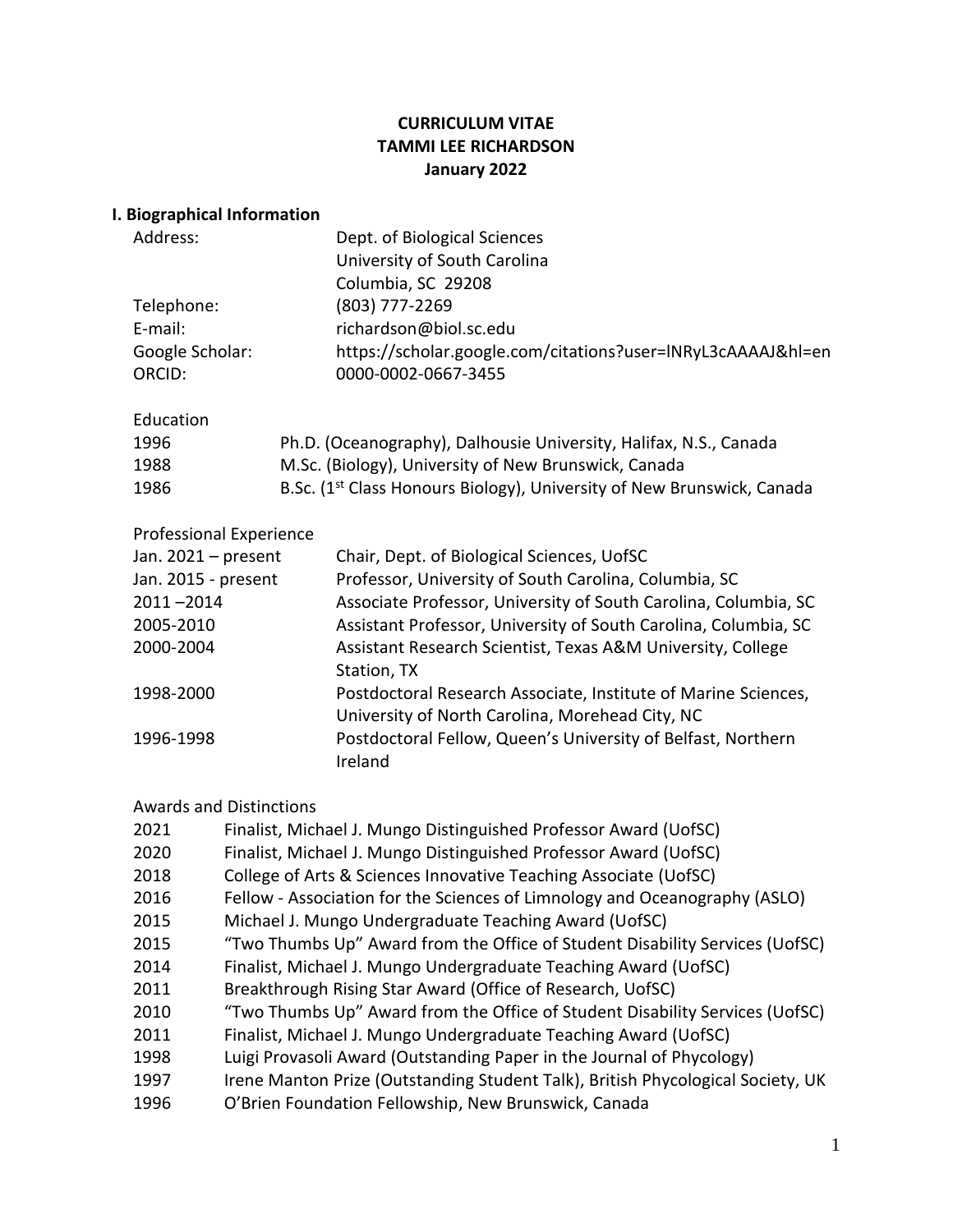- 1994 Outstanding Student Paper Award, AGU Ocean Sciences Meeting, USA
- Professional Affiliations: Association for the Sciences of Limnology and Oceanography, Coastal and Estuarine Research Federation, The Oceanography Society, Phycological Society of America, British Phycological Society

### **II. Research**

- **Published:** (\*contribution by a Richardson graduate student or postdoc, † contribution by an undergraduate student).
	- 53. Schomaker, R.A., **T.L. Richardson** and J.L. Dudycha. Consequences of light spectra for pigment composition and gene expression in the cryptophyte *Rhodomonas salina*. Submitted to Environmental Microbiology, 10 January 2022.
	- 52. Swanson, J.A., M.J. Greenwold, **T.L. Richardson**, and J.L. Dudycha. Predicted trade-offs between photosynthetic traits in cryptophyte microalgae. Submitted to Limnology and Oceanography, 4 January 2022.
	- 51. Heidenreich\*, K.M. and **T.L. Richardson**. 2020. Photopigment, absorption, and growth responses of marine cryptophytes to varying spectral irradiance. Journal of Phycology 56(2): 507-520; doi.org/10.1111/jpy.12962.
	- 50. Cotti-Rausch\*, B.E., M.W. Lomas, E.M. Lachenmyer\*, E.G. Baumann, and **T.L. Richardson**. 2019. Size-fractionated biomass and primary productivity of Sargasso Sea phytoplankton. Deep-Sea Research I, DOI: 10.1016/j.dsr.2019.103141.
	- 49. Greenwold, M.J., B.R. Cunningham\*, E.M. Lachenmyer, J. Pullman†, **T.L. Richardson** and J.L. Dudycha. 2019. Diversification of light capture ability was accompanied by the evolution of phycobiliproteins in cryptophyte algae. Proceedings of the Royal Society B, 286: 20190655. http://dx.doi.org/10.1098/rspb.2019.0655.
	- 48. **Richardson, T.L.** 2019. Mechanisms, pathways, and the role of small phytoplankton in carbon export from the surface ocean. (Invited) Annual Review of Marine Science 11: 57- 74. https://www.annualreviews.org/doi/abs/10.1146/annurev-marine-121916-063627
	- 47. Faulkner, S.T., C.M. Rekully, E.M. Lachenmyer, E. Kara, **T.L. Richardson**, T.J. Shaw, and M.L. Myrick. 2018. Single-cell and bulk fluorescence excitation signatures of seven phytoplankton species during nitrogen depletion and resupply. Applied Spectroscopy: 2019 March 73(3):304-312. doi: 10.1177/0003702818812090.
	- 46. Cunningham, B.R.\*, M.J. Greenwold, E.M. Lachenmyer, K.M. Heidenreich**\***, A.C. Davis†, J.L. Dudycha and **T.L. Richardson**. 2018. Light capture and pigment diversity in marine and freshwater cryptophytes. Journal of Phycology 55: 552-564.
	- 45. Rekully, C.M., S.T. Faulkner, E. Kara, **T.L. Richardson**, T.J. Shaw, and M.L. Myrick. 2018. Asymmetric vs. symmetric filter wheels and associated processing algorithms: Results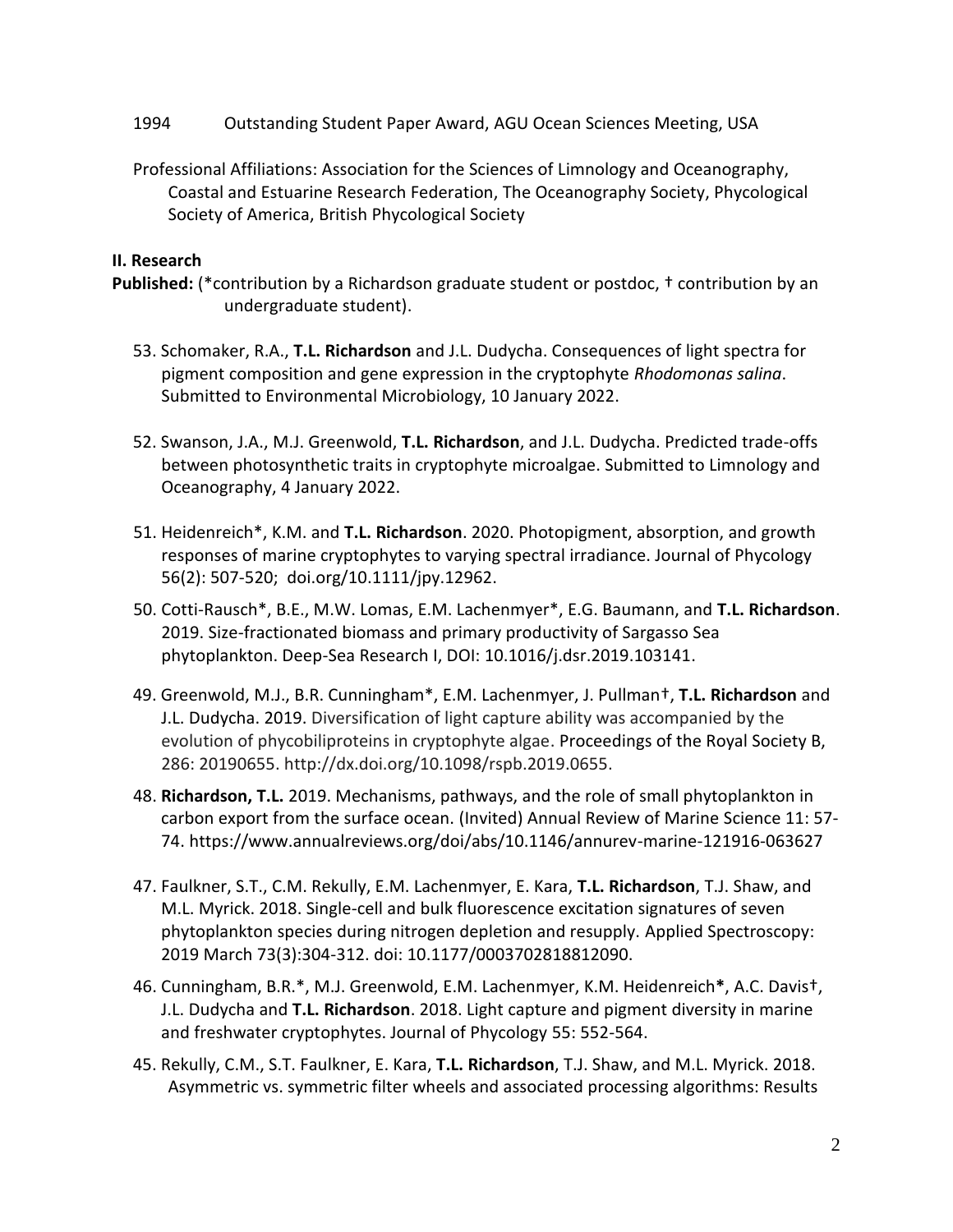from asynchronous fluorescence imaging photometer measurements of phytoplankton. Applied Spectroscopy 73(1): https://doi.org/10.1177/0003702818792285

- 44. MacIntyre, H.L., J.J. Cullen, S. Rastin, M. Waclawik, K.J. Franklin, N. Poulton, L. Lubelczyk, K. McPhee, **T.L. Richardson**, E. Van Meerssche, and B. Petri. 2018. Inter-laboratory validation of the Serial Dilution Culture – Most Probable Number method for enumerating viable phytoplankton. Journal of Applied Phycology: https://doi.org/10.1007/s10811-018-1541-z
- 43. Rekully, C.M., S.T. Faulkner, E.M. Lachenmyer, B.R. Cunningham\*, T.J. Shaw, **T.L. Richardson** and M.L. Myrick. 2017. Fluorescence excitation spectroscopy for phytoplankton species classification using an all-pairs method: Characterization of a system with unexpectedly low rank. Applied Spectroscopy 72(3), DOI: 10.1177/0003702817741278.
- 42. Lawrenz, E\* and **T.L. Richardson**. 2017. Differential effects of changes in spectral irradiance on photoacclimation, primary productivity and growth in *Rhodomonas salina* (Cryptophyceae) and *Skeletonema costatum* (Bacillariophyceae) in simulated blackwater environments. Journal of Phycology 53: 1241-1254. DOI: 10.1111/jpy.12578
- 41. Vernet, M., **T.L. Richardson**, K. Metfies, E-M. Nöthig, and I. Peeken. 2017. Models of plankton community changes during a warm anomaly in Arctic waters show altered trophic pathways with minimal changes in carbon export. Frontiers in Marine Science 31 May 2017: https://doi.org/10.3389/fmars.2017.00160.
- 40. Cotti-Rausch, B.E.\*, M.W. Lomas, E.M. Lachenmyer, E.A. Goldman, D.W. Bell\*, S.R. Goldberg, and **T.L. Richardson**. 2016. Mesoscale and sub-mesoscale variability in phytoplankton community composition in the Sargasso Sea. Deep-Sea Research I 110: 106-122.
- 39. Pinckney, J.L. and **T.L. Richardson**. 2016. Phytoplankton biodiversity in the oligotrophic northwestern Sargasso Sea. Chapter in: *Aquatic Microbial Ecology and Biogeochemistry: A Dual Perspective*, edited by P.M. Glibert and T. Kana, Springer-Verlag.
- 38. Gordon, A.R., **T.L. Richardson** and J.L. Pinckney. 2015. Ecotoxicology of bromoacetic acid on estuarine phytoplankton. Environmental Pollution 206: 369-375.
- 37. Tazik, S., M. Pearl, C. Rekully, N. Viole† , S. DeJong, T. Shaw, **T.L. Richardson**, and M. Myrick. 2015. Focus-independent particle size measurement from streak images: a comparison of multivariate methods. The Analyst 140: 1578-1589.
- 36. Sassenhagen, I., K. Rengefors, **T.L. Richardson** and J.L. Pinckney. 2014. Pigment composition and photoacclimation as keys to ecological success in *Gonyostomum semen* (Raphidophyceae, Stramenopiles). Journal of Phycology 50: 1146-1150.
- 35. Pearl, M., J.A. Swanstrom, L. Bruckman, **T.L. Richardson**, T.J. Shaw, H.M. Sosik, and M.L. Myrick. 2013. Taxonomic classification of phytoplankton with multivariate optical computing, Part III: Demonstration. Applied Spectroscopy 67 (6): 640-647.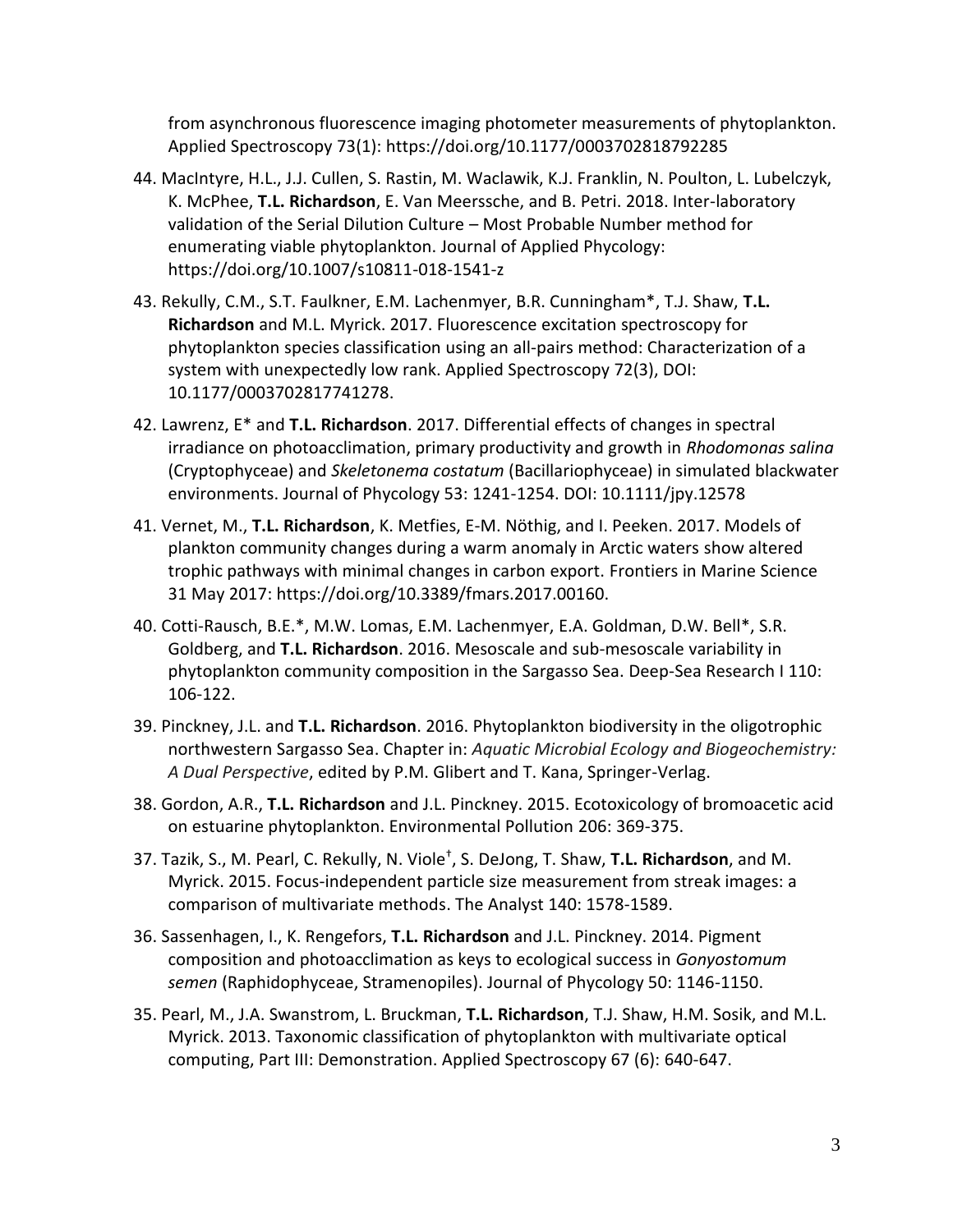- 34. Swanstrom, J., L. Bruckman, M. Pearl, E. Abernathy, **T.L. Richardson**, T.J. Shaw, and M.L. Myrick. 2013. Taxonomic classification of phytoplankton with multivariate optical computing, Part II: Design and experimental protocol of a shipboard fluorescence imaging photometer. Applied Spectroscopy 67 (6): 630-639.
- 33. Swanstrom, J.A., L. Bruckman, M. Pearl, M. Simcock, K. Donaldson† , **T.L. Richardson**, T.J. Shaw, and M.L. Myrick. 2013. Taxonomic classification of phytoplankton with multivariate optical computing, Part I: Design and theoretical performance of multivariate optical elements. Applied Spectroscopy 67 (6): 620-629.
- 32. Goldman, E.A.\*, E.M. Smith and **T.L. Richardson**. 2013. Estimation of chromophoric dissolved organic matter (CDOM) and photosynthetic activity of estuarine phytoplankton using a multiple-fixed-wavelength spectral fluorometer. Water Research 47: 1616-1630.
- 31. Lawrenz, E.\*, E.M. Smith and **T.L. Richardson**. 2012. Spectral irradiance, phytoplankton community composition, and primary productivity in a salt marsh estuary, North Inlet, South Carolina, USA. Estuaries and Coasts 36(2): 347-364.
- 30. Bruckman, L.S., **T.L. Richardson**, J. A. Swanstrom, K.A. Donaldson, M. Allora, Jr. <sup>+</sup>, T. J. Shaw, and M.L. Myrick. 2012. Linear Discriminant Analysis of Single-Cell Fluorescence Excitation Spectra of Five Phytoplankton Species. Applied Spectroscopy 60 (1): 60-65.
- 29. Lawrenz, E.\* and **T.L. Richardson**. 2011. How does the species used for calibration affect chlorophyll *a* measurements by *in situ* fluorometry? Estuaries and Coasts 34(4): 872- 883.
- 28. Lawrenz, E.\* , E.J. Fedewa† and **T.L. Richardson**. 2010. Extraction protocols for the quantification of phycobilins in aqueous phytoplankton extracts. Journal of Applied Phycology 23(5): 865-871.
- 27. Lawrenz, E.\* , J.L. Pinckney, M.L. Ranhofer\* , H.L. MacIntyre and **T.L. Richardson**. 2010. Spectral irradiance and phytoplankton community composition in a blackwaterdominated estuary, Winyah Bay, SC, USA. Estuaries and Coasts 33(5): 1186-1201.
- 26. Richardson, T.L., E. Lawrenz<sup>\*</sup>, J.L. Pinckney, R.C. Guajardo, E.A. Walker<sup>†</sup>, H.W. Paerl and H.L. MacIntyre. 2010. Spectral fluorometric characterization of phytoplankton community composition using the Algae Online Analyser<sup>®</sup>. Water Research 44:2461-2472.
- 25. Hill, L.S., **T.L. Richardson**, L.T.M. Profeta, T.J. Shaw, C.J. Hintz, B.S. Twining, E. Lawrenz\* and M.L. Myrick. 2010. Construction, figures of merit and testing of a single-cell fluorescence excitation spectroscopy system. Review of Scientific Instruments 81 (1): 013103.
- 24. MacIntyre, H.L., E. Lawrenz\* and **T.L. Richardson**. 2010. Taxonomic discrimination of phytoplankton by spectral fluorescence. Chapter 7 in: Chlorophyll *a* fluorescence in aquatic sciences: methods and applications (Eds. Suggett DJ, Prasil O, Borowitzka MA). Springer.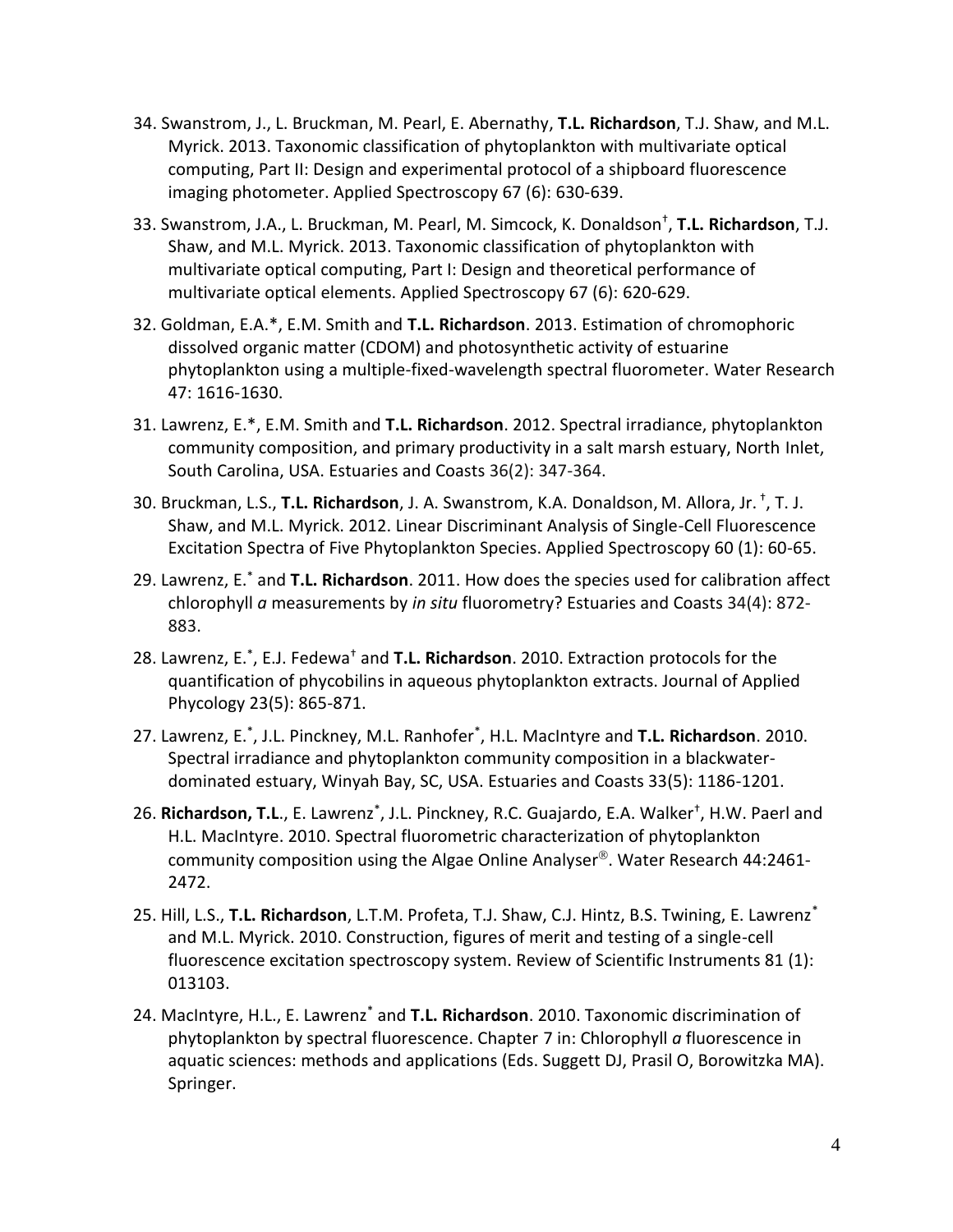- 23. Ranhofer, M.L.\* , E. Lawrenz\* , J.L. Pinckney, C.R. Benitez-Nelson and **T.L. Richardson**. 2009. Cell-specific alkaline phosphatase expression by phytoplankton from Winyah Bay, South Carolina, USA. Estuaries and Coasts 32:943-957.
- 22. **Richardson, T.L.** and G.A. Jackson. 2007. Small phytoplankton and carbon export from the surface ocean, Science 315: 838-840.
- 21. **Richardson, T.L.**, J.L. Pinckney, E.A. Walker† and D. Marshalonis. 2006. Photopigment radiolabelling as a tool for determining *in situ* growth rates of the toxic dinoflagellate *Karenia brevis* (Dinophyceae). European Journal of Phycology, 41(4): 415-423.
- 20. **Richardson, T.L**., G.A. Jackson, M.R. Roman, and H.W. Ducklow. 2006. Spatial and seasonal patterns of carbon cycling through planktonic food webs of the Arabian Sea determined by inverse analysis. Deep-Sea Research II, 53: 555-575.
- 19. Hood, R. R., E.A. Laws, R.A. Armstrong, N.R. Bates, C.W. Brown, C.A. Carlson, F. Chai, S.C. Doney, P.G. Falkowski, R.A. Feely, M.A.M. Friedrichs, M.R. Landry, J.K. Moore, D.M. Nelson, **T.L. Richardson**, B. Salihoglu, M. Schartan, D.A. Toole, and J.D. Wiggert. 2006. Functional group modelling: Progress, Challenges, and Prospects. Deep-Sea Research II 53: 459-512.
- 18. Daniels, R.M., **T.L. Richardson** and H.W. Ducklow. 2006. Food web structure and biogeochemical processes during oceanic phytoplankton blooms: An inverse model analysis. Deep-Sea Research II 53: 532-554.
- 17. See, J.H., L. Campbell, **T.L. Richardson**, J.L. Pinckney, and R. Shen. 2005. Combining new technologies for determination of phytoplankton community structure in the northern Gulf of Mexico. Journal of Phycology 41 (2): 305-310.
- 16. Breed, G., G.A. Jackson, and **T.L. Richardson**. 2004. Sedimentation, carbon export, and food web structure in the Mississippi River plume described by inverse analysis. Marine Ecology Progress Series 278: 35-51.
- 15. **Richardson, T.L**. and J.L. Pinckney. 2004. Monitoring of the toxic dinoflagellate, *Karenia brevis* (Dinophyta), using gyroxanthin-based detection methods. Journal of Applied Phycology, 16(4): 315-328.
- 14. **Richardson, T.L**., G.A. Jackson, H.W. Ducklow, and M.R. Roman. 2004. Planktonic food webs of the equatorial Pacific at 0º, 140ºW: a synthesis of EqPac time-series carbon flux data. Deep-Sea Research I 51(9): 1245-1274.
- 13. **Richardson, T.L**., G.A. Jackson, and A.B. Burd. 2003. Planktonic food web dynamics in two contrasting regions of Florida Bay, US. Bulletin of Marine Science 73(3): 569-591.
- 12. Bergmann, T., **T.L. Richardson**, H.W. Paerl, J.L. Pinckney, and O. Schofield. 2002. Synergy of light and nutrients on the photosynthetic efficiency of phytoplankton populations from the Neuse River Estuary, North Carolina. Journal of Plankton Research 24(9): 923- 933.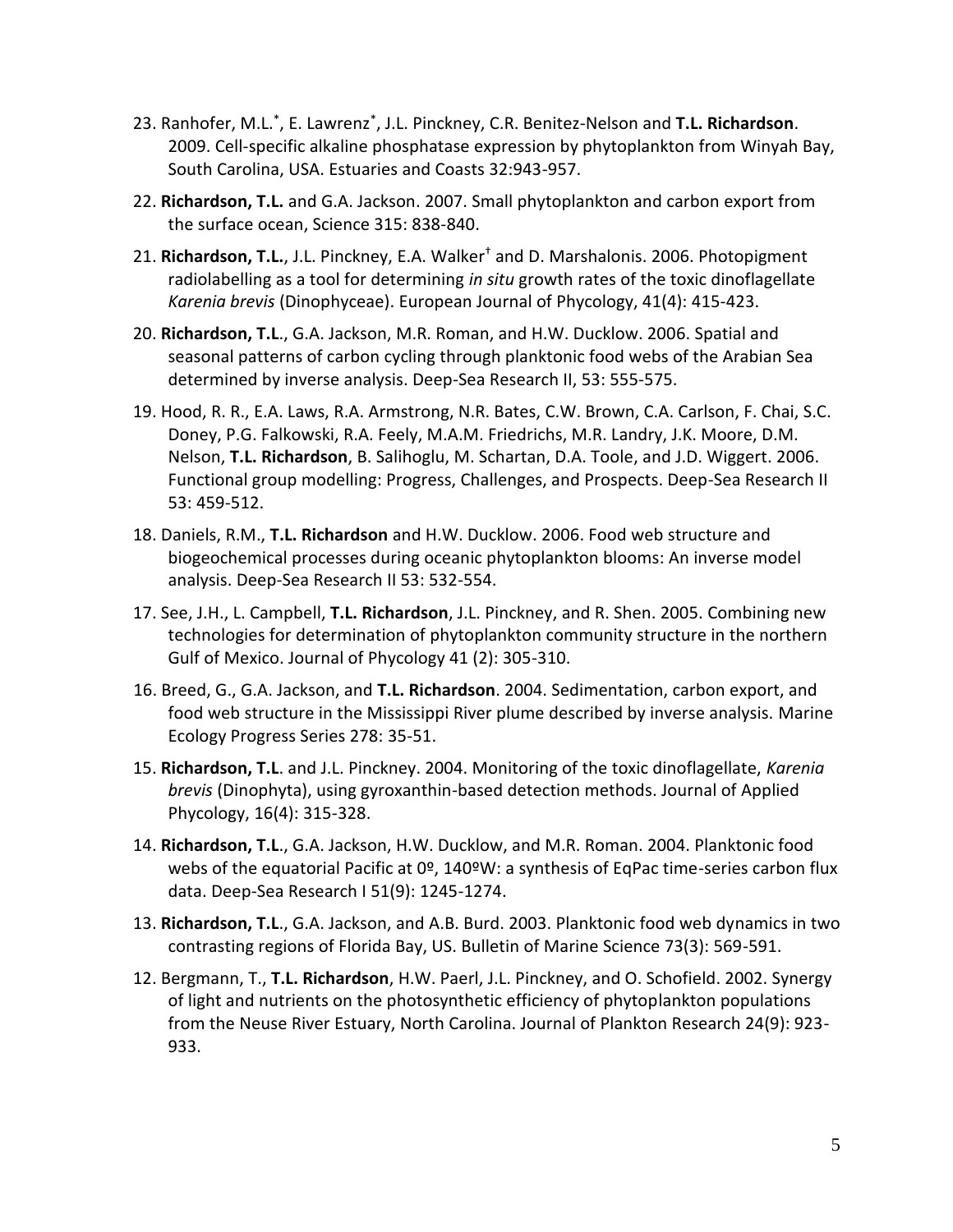- 11. **Richardson, T.L**., J.L. Pinckney, and H.W. Paerl. 2001. Responses of estuarine phytoplankton communities to nitrogen form and mixing using microcosm bioassays. Estuaries 24 (6A): 828-839.
- 10. Pinckney, J.L., H.W. Paerl, P.A. Tester, and **T.L. Richardson**. 2001. The role of nutrient loading and eutrophication in estuarine ecology. Environmental Health Perspectives 109: 699-706.
- 9. Pinckney, J.L., **T.L. Richardson**, D.F. Millie and H.W. Paerl. 2001. Application of photopigment biomarkers for quantifying microalgal community composition and *in situ* growth rates. Organic Geochemistry 32: 585-595.
- 8. Paerl, H.W., J.D. Bales, L.W. Ausley, C.P. Buzzelli, L.B. Crowder, L.A. Eby, J. Fear, M. Go, B. Peierls, **T.L. Richardson**, and J.S. Ramus. 2001. Ecosystem impacts of 3 sequential hurricanes (Dennis, Floyd, and Irene) on the US's largest lagoonal estuary, Pamlico Sound, NC. Proceedings of the National Academy of Sciences 98(10): 5655-5660.
- 7.Paerl, H.W., C.P. Buzzelli, M. Go, B.L. Peierls, R.A. Luettich, **T.L. Richardson**, J.S. Ramus, L.E. Eby, L.B. Crowder, L.W. Ausley, J. Overton and J.D. Bales. 2001. Water quality and fisheries habitat changes in the Pamlico Sound after three hurricanes: A short-term and long-term perspective. Pp. 255-263, In, J.R. Maiolo, J.C. Whitehead, M. McGee, L. King, J. Johnson and H. Stone (Eds.), Facing Our Future: Hurricane Floyd and Recovery in the Coastal Plain. Coastal Carolina Press, Wilmington, NC.
- 6. Paerl, H.W., J.D. Bales, L.W.Ausley, C.P. Buzzelli, L.B. Crowder, L.A. Eby, M. Go, B. Peierls, **T.L. Richardson**, and J.S. Ramus. 2000. Hurricanes' hydrological ecological effects linger in major US Estuary. EOS, Transactions of the American Geophysical Union 81(40): 457, 459, 462.
- **5. Richardson, T.L**., C.E. Gibson, and S.I. Heaney. 2000. Temperature, growth and seasonal succession of phytoplankton from Lake Baikal, Siberia. Freshwater Biol. 44(3): 431-440.
- 4. **Richardson, T.L.**, J.J. Cullen, D.E. Kelley, and M.R. Lewis. 1998. Potential contributions of vertically migrating *Rhizosolenia* to nutrient cycling and new production in the open ocean. J. Plankton Research 20 (2): 219-241.
- 3. **Richardson, T.L**., A.M. Ciotti, J.J. Cullen, and T.A. Villareal. 1996. Physiological and optical properties of *Rhizosolenia formosa* (Bacillariophyceae) in the context of open ocean vertical migration. J. Phycol. 32: 741-757.
- 2. **Richardson, T.L.** and J.J. Cullen. 1995. Changes in buoyancy and chemical composition during growth of a coastal marine diatom: ecological and biogeochemical consequences. Mar. Ecol. Prog. Ser. 128: 77-90.
- 1. **Richardson, T.L.** and B.M. MacKinnon. 1990. *Heligmosomoides polygyrus*: Effect of exogenous steroid hormones on egg output *in vitro*. J. Helminthol. 64: 123-132.

#### **Conference Presentations (Last 5 years only)**

Presenter is underlined. \* Contribution by a Richardson graduate student, †contribution by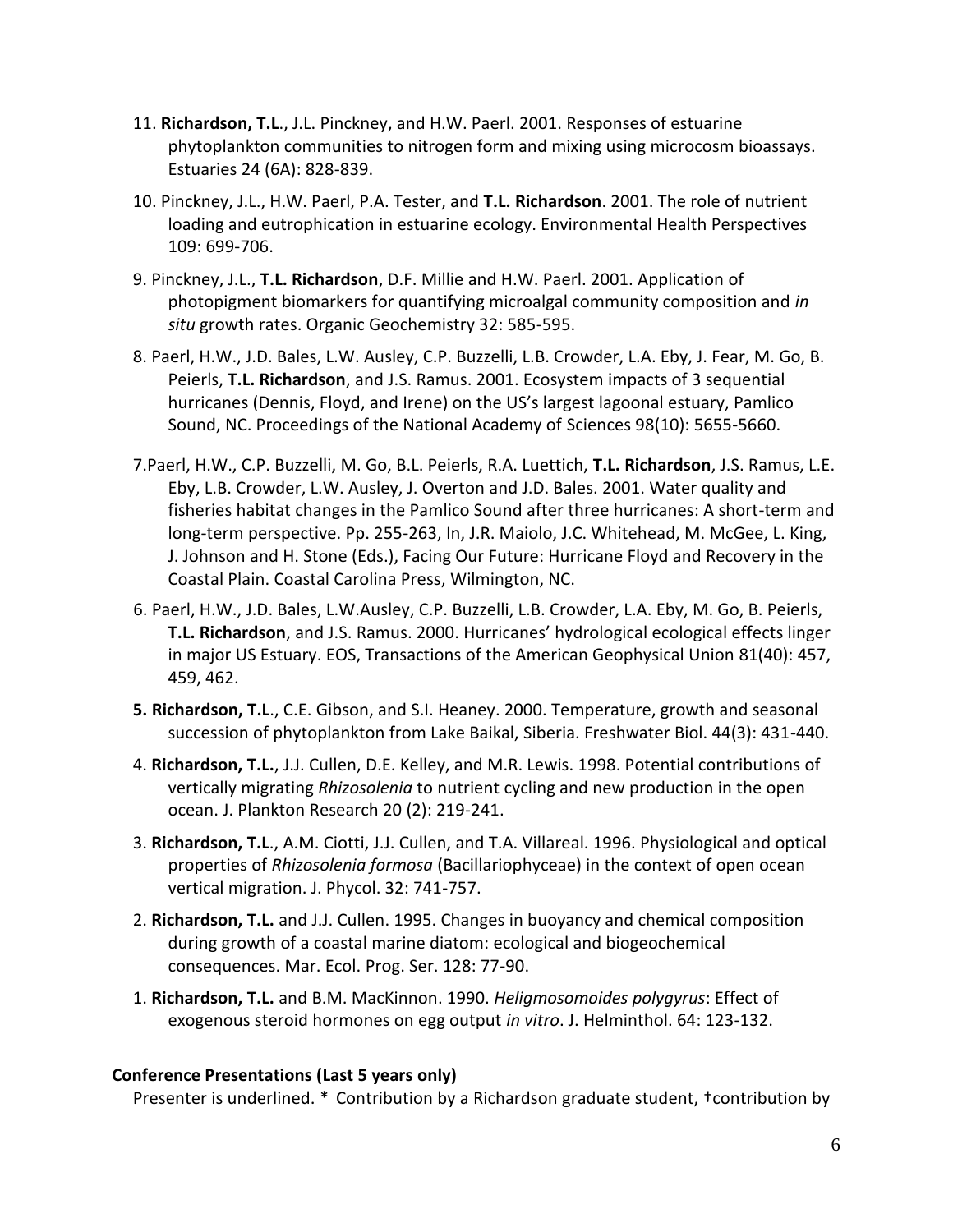an undergraduate student.

- Richardson, T.L., S.T. Faulkner, and M.L. Myrick. Phytoplankton Community Composition by Fluorescence Imaging Photometry: Nanophytoplankton and Nitrogen. Poster and lightning talk at the Ocean Carbon and Biogeochemistry virtual meeting, June 2021.
- Merritt, K.A., T.L. Richardson, and J.L. Dudycha. Growth responses of marine cryptophytes after experimental evolution in four light environments. Video presentation at the Society for the Study of Evolution virtual meeting, June 2021
- Merritt, K.A.\*, and T.L. Richardson. Changes in cryptophyte phycobiliprotein absorption spectra under varying light quality. Video presentation at the Phycological Society of America virtual meeting, July 2021
- Richardson, T.L. 2020\* Cryptophyte Phycobiliproteins. Invited presentation at the Chemistry and Biology of Tetrapyrroles Gordon Research Conference. \* Postponed to 2022 due to Covid-19.
- Richardson, T.L., B. Cunningham, M. Greenwold, K.M. Heidenreich\*, A. Davis†, and J.L. Dudycha. The hidden secrets of cryptophyte algae I: an exploration of phylogenetic and functional diversity in light capture ability. Oral presentation at the Phycological Society of America meeting, Vancouver, BC, July 2018.
- Heidenreich, K.M<sup>\*</sup>., R.A. Schomaker, T.L. Richardson, and J.L. Dudycha. The hidden secrets of cryptophyte algae II: growth rates of marine cryptophytes under varying spectral irradiance. Oral presentation at the Phycological Society of America meeting, Vancouver, BC, July 2018.
- Schomaker, R.A., K.M. Heidenreich\*, T.L. Richardson, and J.L. Dudycha. The hidden secrets of cryptophyte algae III: gene expression in *Rhodomonas salina* in response to varying spectral irradiance. Oral presentation at the Phycological Society of America meeting, Vancouver, BC, July 2018.
- Richardson, T.L., K.M. Heidenreich\*, M. Greenwold, B. Cunningham, R. Schomaker, J. Swanson, and J.L. Dudycha. Tales of the cryptophytes: acclimation to variations in underwater spectral irradiance. Poster presentation at the Ocean Carbon and Biogeochemistry Workshop, Woods Hole, MA, June 2018.
- Greenwold, M., B.R. Cunningham, E.M. Lachenmyer, T.L. Richardson, and J.L. Dudycha. Evolutionary shifts in photosynthetic pigment composition facilitated functional diversity in cryptophytes. Oral presentation at the Evolution Conference, Portland, OR, June 2017.
- Richardson, T.L. Carbon fluxes in ocean food webs: how phytoplankton community composition affects trophic dynamics and export. Invited talk at the Winter Meeting of the British Phycological Society, Bangor, Wales, UK. January 2017.

## **Research Seminars (Last 5 years)**

- "The Colorful World of Cryptophyte Microalgae", Biology Department seminar, University of Wisconsin-Milwaukee, 3 December 2021.
- "Phytoplankton community composition, food webs, and carbon export from the surface ocean", Department of Oceanography, Texas A&M University, College Station, TX, April 2019.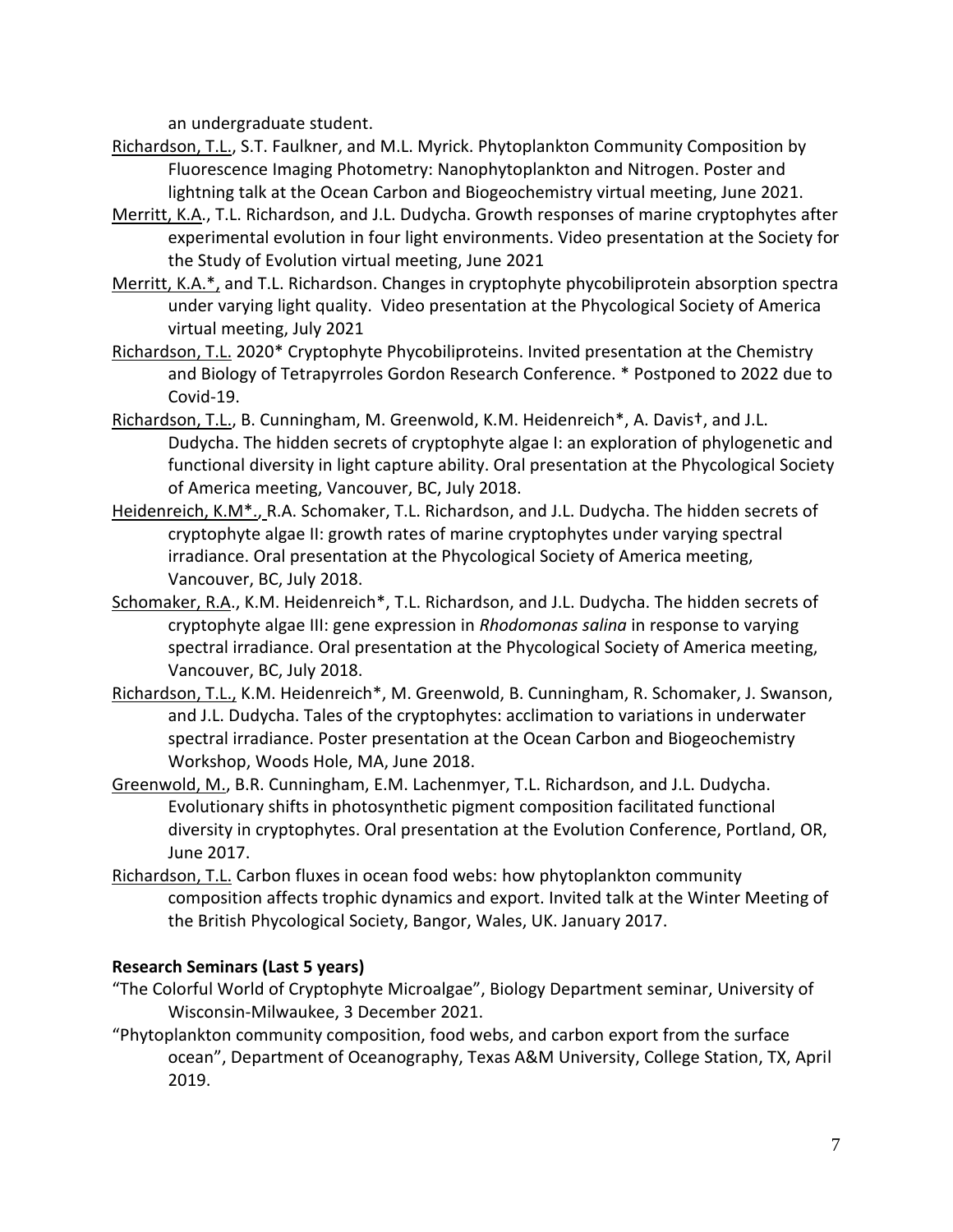"Carbon fluxes in ocean food webs: how phytoplankton community composition affects trophic dynamics and export", Department of Biology, Salisbury University, Salisbury, Maryland, March 2017.

## **III. Teaching and Mentoring**

### **Classroom**

| BIOL/MSCI 450 (Biological Oceanography)    | Fall semester (starting 2020) |
|--------------------------------------------|-------------------------------|
| BIOL/MSCI 750 (Advanced Biol Oceanography) | Spring semester, odd years    |
| BIOL/MSCI 627 (Marine Phytoplankton)       | Spring semester, even years   |
| MSCI 102 (The Living Ocean)                | 2005 to 2018                  |
| MSCI 311 (Biology of Marine Organisms)     | 2018 to 2020                  |

## **Current Undergraduate Researchers in my Lab** (of **63** in total since 2005)

Camille Wheeler (Magellan grant holder) Ian Jin (SCHC; Research Assistant; SURF grant holder) Marshall Coppage Makenna Thompson

## **Other Undergraduate Mentoring**

Academic Advisor for 21-35 Marine Science undergraduate students (varied with year; I was released from advising when I started as Chair in 2021)

NOAA Hollings Scholarship Faculty Advisor (National Fellowships & Scholar Programs; 2018-2021)

Faculty Advisor for the Center for Integrated and Experiential Learning (formerly USC Connect; 2019-2021)

(Other undergraduate student activities can be found in the Service section of this CV)

# **Mentoring-related grant:**

Research Experiences for Undergraduates (REU) Site: Marine Biogeochemistry at the University of South Carolina", T.L. Richardson (PI), NSF GEO, 09/01/12 – 08/31/15; \$357,960.

# **Current Graduate Students**

Kristiaän A. Merritt (Ph.D., Biological Sciences)

## **Graduate Students Completed & Current Occupation**

Kristin M. Heidenreich (M.S. 2018) – Curator, National Center for Marine Algae & Microbiota (Bigelow Laboratory for Ocean Sciences)

Bridget E. (Bachman) Cotti-Rausch (Ph.D. 2017) – Environmental Protection Specialist, US EPA Douglas W. Bell (Ph.D. 2017) – Data and Budget Coordinator, National Sea Grant (NOAA)

Lauren Hehman (M.S. 2014) – Senior Research Associate, Novozymes, Raleigh, NC

Eric Lachenmyer (M.S. 2014) – Brewer, River Rat Brewery, Columbia, SC

Emily A. Goldman (now Baumann) (M.S. 2011) –Laboratory Manager, School of the Earth, Ocean & Environment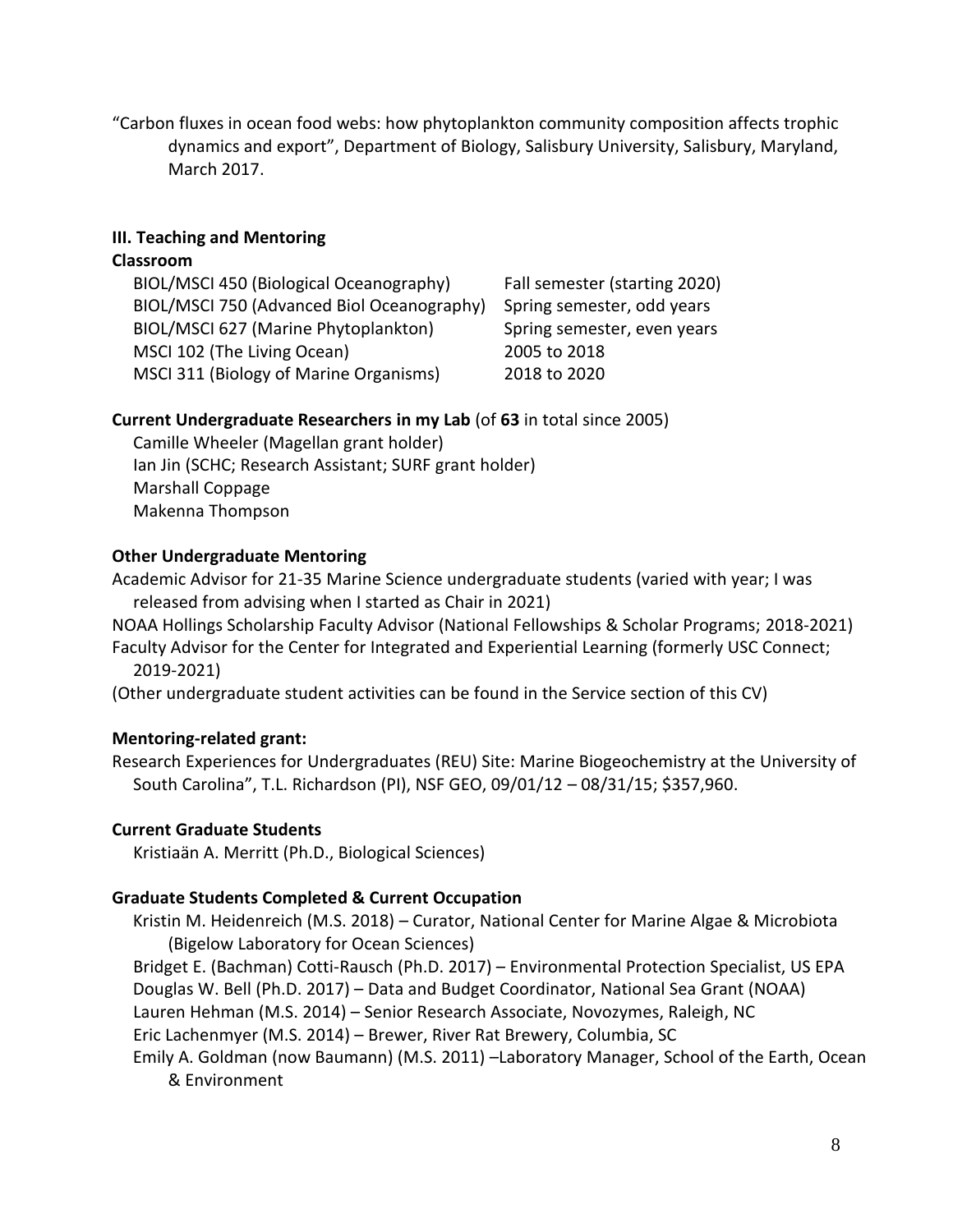Evelyn Lawrenz (Ph.D. 2011) – Research Scientist at the Institute of Microbiology, Academy of Sciences of the Czech Republic, Třeboň, CZ

Melissa L. Ranhofer (Ph.D. 2009) – Instructor, Environmental Science, Furman University Jessica L. Shannon (now Kennedy) (M.S. 2008) – Environmental Scientist, McCormick-Taylor, Inc., Columbia, SC

### **Postdoctoral Scholars**

Brady Cunningham, Ph.D. – Scientist at the CDC, Atlanta, GA

### **Graduate Student Committees**

#### Current

Rachel Schomaker (PhD, Biological Sciences) Jake Swanson (PhD, Biological Sciences) Elizabeth Bair (PhD, Arnold School of Public Health) Nayan Mallick (MS, Biological Sciences) Alex Barth (PhD, Biological Sciences) Zechariah Kitzhaber (PhD, Chemistry & Biochemistry) Cassidy Crandell (PhD, Chemistry & Biochemistry) Caitlyn English (PhD, Chemistry & Biochemistry) Joshua Williams (MS, Chemistry & Biochemistry)

### Completed

Lauren Faulk (MS, Marine Science) Amjed Albresm (PhD, Arnold School of Public Health) Eilea Knotts (PhD, Biological Sciences) Mustafa Gul (PhD, Marine Science, 2019) Brendan Turley (PhD, Marine Science, 2019) Cameron Rekully (PhD, Chemistry, 2018) Stefan Faulkner (PhD, Chemistry, 2018) Blaire Umhau (PhD, Marine Science, 2018) Elise Van Meerssche (PhD, Biological Sciences, 2018) Jamie Clark (MS, Marine Science, 2018) Michael Opiekun (MS, Marine Science, 2018) Shawna Tazik (PhD, Chemistry, 2017) Meryssa Downer (MS, Marine Science, 2016) Brady Cunningham (PhD, Marine Science, 2016) Christopher Brandon (PhD, Biological Sciences, 2015) Annie Opseth (MS, Marine Science, 2014) Joseph Swanstron (PhD, Chemistry, 2014) Nicholas Colvard (PhD, Biological Sciences, 2013) Isaac Hagenbuch (PhD, Biological Sciences, 2013) Leslie Muggelberg (MS, Biological Sciences 2013) Si Chen (PhD, Marine Science, 2013) Sharmila Pal (MS, Marine Science, 2013)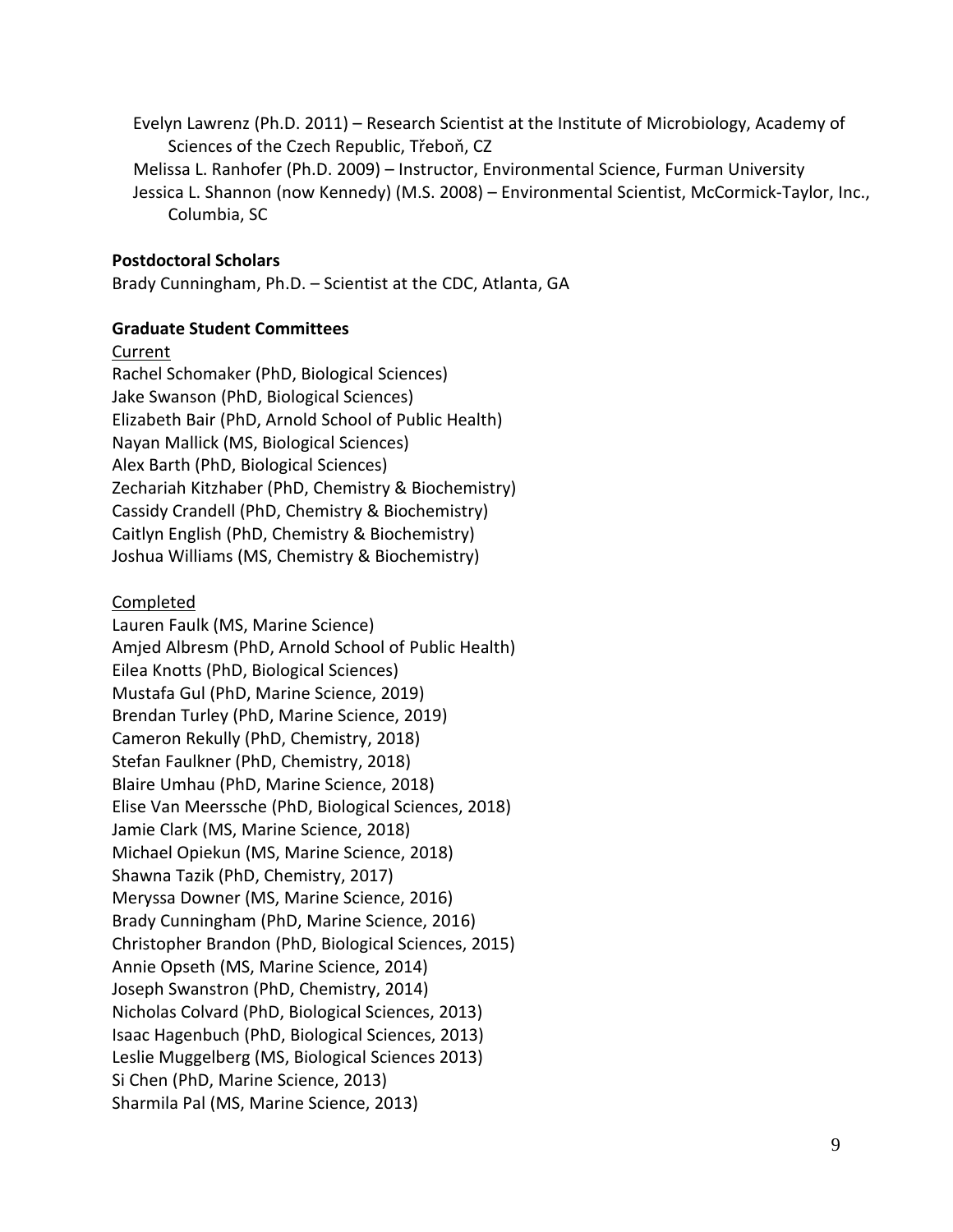Elizabeth Abernathy (MS, Chemistry, 2013) Laura Hill (PhD, Chemistry 2012) Chris Burrell (MS, Geology, 2012) Allison Smith (PhD, Biological Sciences, 2011) Marcie Eaddy (PhD, Biological Sciences, 2011) Daliangelis Nunez-Milland (PhD, Chemistry, 2011) Emily Sekula Wood (PhD, Geology, 2011) Michael Hook (MS, Environmental Science/MEERM, 2011) Sierra Jones (PhD, Biological Sciences, 2010) Michelle Gierach (PhD, Marine Science, 2010) Karl Kaiser (PhD, Marine Science, 2010) Daniel Marshalonis (PhD, Biological Sciences, 2009) Haiwei Luo (PhD, Biological Sciences, 2009) Suzanne Dubois (MS, Geology, 2009) Gabrielle Lyons (MS, Geology, 2009) Jennifer Davis (PhD, Marine Science, 2008) Jean-Marie Buschur (MS, Marine Science, 2008) Anthony Trimboli (PhD, Chemistry, 2008) Alyce Lee, (PhD, Oceanography – Texas A&M University, 2007)

### **IV. Professional Development Activities**

Current: SEC Academic Leadership Development Program – one of 4 faculty from UofSC selected for this program in 2021/22

#### Completed:

| 2021      | Univ. of Florida SEC Certificate in Multicultural Mentoring program      |
|-----------|--------------------------------------------------------------------------|
| 2020      | Anti-Racism In and Out of the Classroom – Online course, Education Admin |
| 2018-2019 | UofSC Pipeline for Academy Leaders program                               |

#### **V. Service Professional Service**

Current:

Advisory Board – National Science Foundation – Geoscience Directorate Associate Editor, Limnology & Oceanography Methods Editorial Board, Journal of Plankton Research

Manuscript reviewer (*pro re nata*) for: Applied and Environmental Microbiology, Biogeosciences Discussions, Continental Shelf Research, Deep-Sea Research Part I and II, Estuaries and Coasts, Estuarine and Coastal Shelf Science, European Journal of Phycology, Freshwater Biology, Geophysical Research Letters, Harmful Algae, Journal of Phycology, Journal of Experimental Marine Biology and Ecology, Journal of Plankton Research, Limnology and Oceanography, L&O Methods, Marine Ecology Progress Series, Nature Communications, Nature Geoscience, Nature Reviews of Microbiology, Optics Express, PLoS One, Water Research.